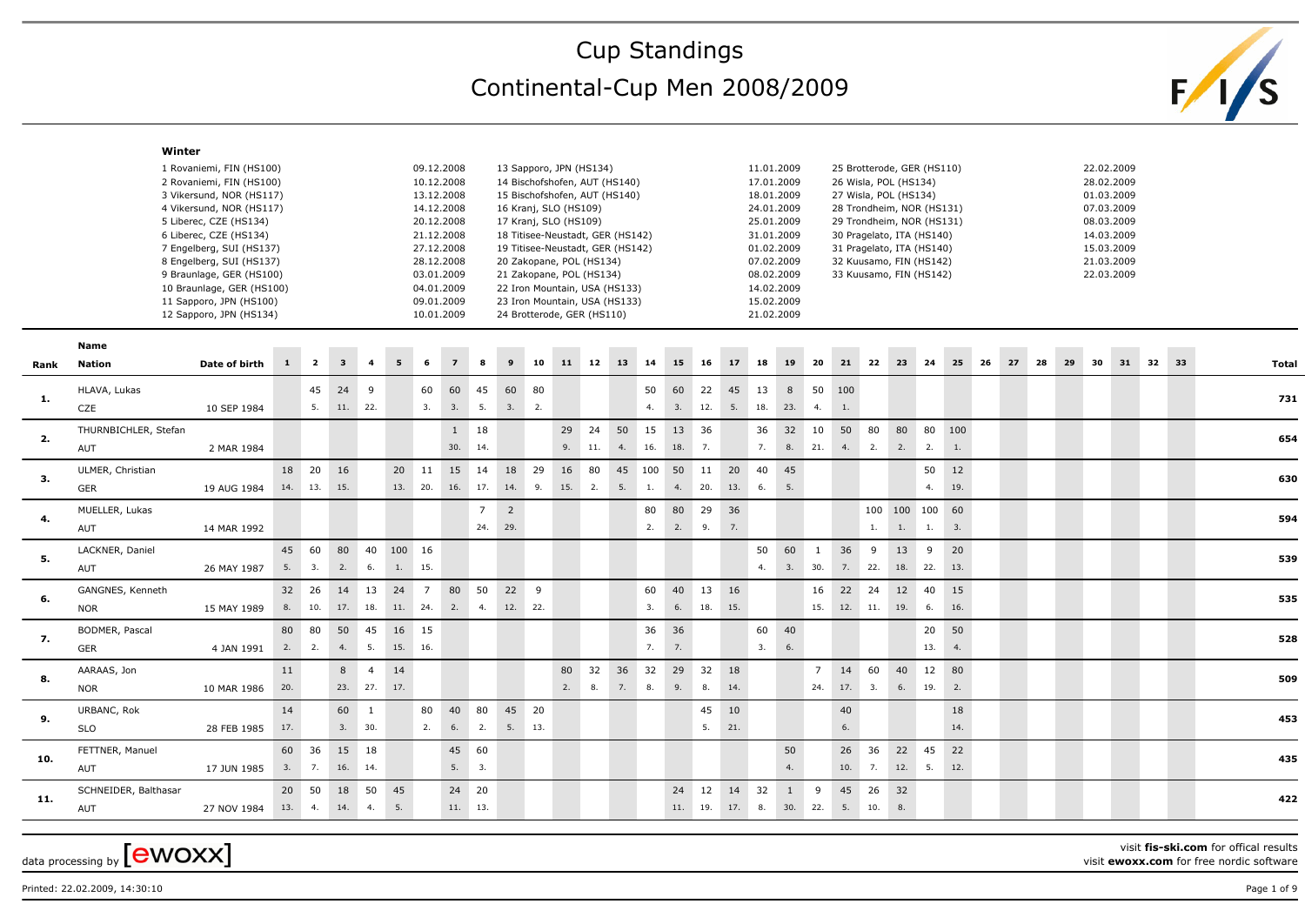|                                 |  |          |    |                  |            |                  |                                         |                        |                                                     |                                       |           |                    |                                        |                 |                        |                 |          |                |                                     |            |                      |                                |                                         |                         |                                                                               |             |                                     |                           | Name                                    |      |
|---------------------------------|--|----------|----|------------------|------------|------------------|-----------------------------------------|------------------------|-----------------------------------------------------|---------------------------------------|-----------|--------------------|----------------------------------------|-----------------|------------------------|-----------------|----------|----------------|-------------------------------------|------------|----------------------|--------------------------------|-----------------------------------------|-------------------------|-------------------------------------------------------------------------------|-------------|-------------------------------------|---------------------------|-----------------------------------------|------|
| 31 32 33<br>30<br>- 29<br>Total |  | 28<br>27 | 26 | - 25             | 24         | - 23             | 21 22                                   |                        | 20<br>19                                            |                                       | 17 18     | 15 16              |                                        | 13 14           |                        | 11 12           |          | 10             | 9                                   | 8          | $\overline{z}$       | 6                              | $5 -$                                   | $\overline{\mathbf{4}}$ | 3 <sup>1</sup>                                                                | $1 \quad 2$ |                                     | Date of birth             | Nation                                  | Rank |
| 420                             |  |          |    |                  |            |                  |                                         |                        |                                                     |                                       |           |                    |                                        |                 |                        |                 |          |                | 26 11 13 22 3 36 100 100 9 100      |            |                      |                                |                                         |                         |                                                                               |             | 10. 20. 18. 12. 28. 7. 1. 1. 22. 1. | 28 FEB 1980               | PETTERSEN, Sigurd<br><b>NOR</b>         | 12.  |
| 400                             |  |          |    |                  |            |                  |                                         |                        |                                                     |                                       |           |                    |                                        |                 |                        |                 |          |                |                                     |            |                      |                                |                                         |                         | 100 100 100 100<br>$\begin{array}{cccccccccc} &1,& &1,& &1,& &1. \end{array}$ |             |                                     | 20 OCT 1983               | HOCKE, Stephan<br>GER                   | 13.  |
| 372                             |  |          |    |                  |            |                  |                                         |                        |                                                     |                                       |           |                    | 100<br>1.                              |                 | 45 100 60<br>3.        | 1.              | 5.       |                |                                     |            |                      | 18 5<br>14. 26.                |                                         |                         | 1 32 11<br>20.                                                                |             | 30.8.                               | 10 FEB 1986               | SKLETT, Vegard<br><b>NOR</b>            | 14.  |
| 371                             |  |          |    |                  |            |                  |                                         |                        | 20<br>13.                                           |                                       |           |                    | 22 14<br>12. 17.                       | 11 29<br>20. 9. |                        |                 | 32<br>8. |                | 8 10 32 36<br>8. 7.                 | 23. 21.    |                      |                                | 12<br>19.                               |                         | 14  26  45  60                                                                |             | 17. 10. 5. 3.                       | 23 SEP 1988               | UNTERBERGER, David<br>AUT               | 15.  |
| 351                             |  |          |    |                  |            | 20 24<br>13. 11. |                                         |                        |                                                     |                                       |           | 100 26<br>1. 10.   |                                        |                 | $\overline{7}$<br>24.  | 12 5<br>19. 26. |          |                |                                     |            |                      | 40<br>6.                       |                                         |                         | 60 29 22 6<br>12. 25.                                                         |             | 3. 9.                               | 4 APR 1986                | MUSIOL, Julian<br>GER                   | 16.  |
| 346                             |  |          |    | 8.               |            |                  | 14   15   36   36   32<br>17. 16. 7. 7. |                        |                                                     |                                       |           |                    |                                        |                 | 60 26<br>3. 10.        |                 | 50<br>4. |                |                                     |            |                      | 29<br>9.                       |                                         | 10<br>21.               |                                                                               | 36 2        | 7. 29.                              | 3 JAN 1984                | MECHLER, Maximilian<br>GER              | 17.  |
| 329                             |  |          |    |                  |            |                  | 15  13  18<br>16. 18. 14.               |                        | 80<br>2.                                            |                                       |           |                    |                                        |                 |                        |                 |          |                |                                     |            | 45 60 29<br>5. 3. 9. |                                |                                         |                         | 14 40 15<br>17. 6. 16.                                                        |             |                                     | 16 DEC 1986               | MUELLER, Roland<br>AUT                  | 18.  |
| 321                             |  |          |    | 32 10<br>8. 21.  |            |                  |                                         | 60<br>3.               | 80<br>2.                                            |                                       |           |                    | 22 8<br>12. 23.                        |                 |                        |                 |          |                |                                     |            |                      | 50<br>4.                       |                                         |                         | 15 29 15<br>16. 9. 16.                                                        |             |                                     | 15 JUN 1981               | SEDLAK, Borek<br>CZE                    | 19.  |
| 312                             |  |          |    | 6.               | 4. 10.     |                  |                                         |                        | 45  24  18  6  22  50  26  40<br>5. 11. 14. 25. 12. |                                       |           |                    |                                        | 6. 17.          | 13  14  40  14         | 18. 17.         |          |                |                                     |            |                      |                                |                                         |                         |                                                                               |             |                                     | 21 AUG 1987               | SIMON, Erik<br>GER                      | 20.  |
| 311                             |  |          |    |                  |            | 32 14<br>8. 17.  |                                         |                        |                                                     |                                       |           |                    | 7 20<br>24. 13.                        |                 |                        |                 |          |                |                                     |            |                      | 80 32 14 24                    |                                         |                         | 10 7                                                                          | 45 26       | 5. 10. 21. 24. 2. 8. 17. 11.        | 10 FEB 1991               | SCHABEREITER, Florian<br>AUT            | 21.  |
| 271                             |  |          |    |                  |            |                  |                                         | 29<br>9.               |                                                     |                                       | 24<br>11. |                    | 18 45<br>5.                            | 14.             |                        |                 |          | 16 32          | 15. 8.                              |            | 29 5                 | $\mathbf{1}$                   | $\overline{7}$<br>10. 8. 24. 30. 9. 26. | 26 32                   |                                                                               |             | $7\overline{ }$<br>24.              | 2 AUG 1988                | HRGOTA, Robert<br><b>SLO</b>            | 22.  |
| 261                             |  |          |    |                  |            | 11               | 6<br>8. 22. 25. 20.                     | 32 9                   |                                                     |                                       | 36 6      | 29. 28. 21. 7. 25. | $2 \qquad 3 \qquad 10$                 |                 |                        |                 |          |                |                                     |            |                      | 14<br>17.                      |                                         |                         | 20 80<br>13. 2.                                                               | 29 3        | 9. 28.                              | 28 MAY 1990               | BOGNER, Tobias<br>GER                   | 23.  |
| 258                             |  |          |    | 14 36            | 17.7.      |                  |                                         |                        | 9.                                                  | 14 29<br>17.                          |           |                    |                                        |                 |                        |                 |          | 22<br>12.      |                                     |            |                      | 15 100 10 13<br>16. 1. 21. 18. |                                         |                         | 5 <sup>5</sup><br>26.                                                         |             |                                     |                           | ROENSEN, Atle Pedersen                  | 24.  |
| 253                             |  |          |    | 10 13<br>21. 18. |            |                  |                                         | 80<br>2.               | $5^{\circ}$                                         | $\overline{4}$<br>10. 24. 23. 27. 26. | 8         | 26 7               |                                        | 6<br>25.        |                        |                 |          |                | 12 22 60                            | 19. 12. 3. |                      |                                |                                         |                         |                                                                               |             |                                     | 13 AUG 1988               | <b>NOR</b><br>MATURA, Jan               | 25.  |
| 250                             |  |          |    | $5 \quad 1$      | 5. 26. 30. | 45               |                                         | $7\overline{ }$<br>24. | 9                                                   | $\overline{\mathbf{3}}$<br>28. 22.    |           | 18<br>14.          |                                        |                 |                        |                 |          | 80 60<br>2. 3. |                                     |            |                      |                                | 22<br>12.                               |                         |                                                                               |             |                                     | 29 JAN 1980<br>1 AUG 1988 | CZE<br>STROLZ, Andreas<br>AUT           | 26.  |
| 245                             |  |          |    |                  |            |                  |                                         |                        |                                                     |                                       |           |                    |                                        |                 | 100 45 100<br>1. 5. 1. |                 |          |                |                                     |            |                      |                                |                                         |                         |                                                                               |             |                                     |                           | OKABE, Takanobu<br>JPN                  | 27.  |
| 234                             |  |          |    |                  |            |                  |                                         | 5 24<br>26. 11.        |                                                     |                                       |           |                    |                                        |                 |                        |                 |          |                | 22 36 40 15 26<br>12. 7. 6. 16. 10. |            |                      |                                |                                         |                         | 4 2 36 24                                                                     |             |                                     | 6 OCT 1988 27. 29. 7. 11. | ELVERUM SORSELL, Kim Rene<br><b>NOR</b> | 28.  |
| 225                             |  |          |    | 18 16<br>14. 15. |            |                  |                                         | 45 11<br>5. 20.        |                                                     |                                       |           |                    | 13 9<br>18. 22.                        |                 |                        |                 |          |                | 8                                   | 32         | 20 5                 |                                | 6 <sup>1</sup><br>25. 13. 26. 8. 23.    | $\overline{2}$          | $\overline{4}$<br>14. 14. 27. 29.                                             | 18 18       |                                     | 9 NOV 1991                | KOZISEK, Cestmir<br>CZE                 | 29.  |
| 224                             |  |          |    | 29<br>9.         |            |                  |                                         |                        | $5 \qquad 4 \qquad 14 \qquad 6$<br>26. 27. 17. 25.  |                                       |           |                    | $10 \qquad 12 \qquad 50$<br>21. 19. 4. |                 |                        |                 |          |                |                                     |            |                      |                                | 29  26  9  20<br>9. 10. 22. 13.         |                         |                                                                               |             | 10                                  | 2 OCT 1985 21.            | INGVALDSEN, Ole Marius                  | 30.  |

Printed: 22.02.2009, 14:30:10 Page 2 of 9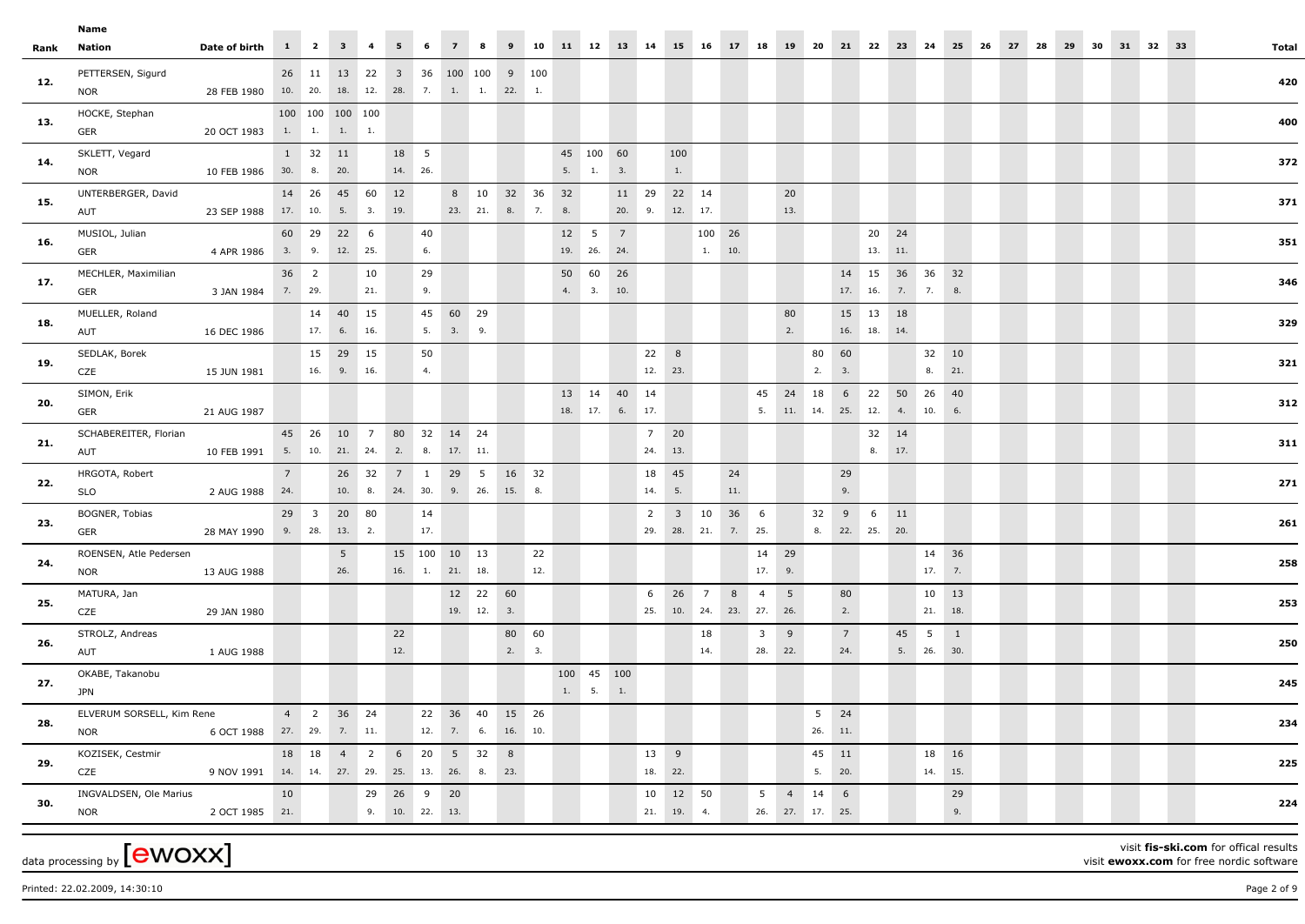|       |          |    |    |    |    |    |                                |                          |                  |     |                |    |                                                            |                                |                  |             |                |                        |       |                   |              |        |                |                                                             |                     |         |             |                      |             |                |                                | Name                            |         |
|-------|----------|----|----|----|----|----|--------------------------------|--------------------------|------------------|-----|----------------|----|------------------------------------------------------------|--------------------------------|------------------|-------------|----------------|------------------------|-------|-------------------|--------------|--------|----------------|-------------------------------------------------------------|---------------------|---------|-------------|----------------------|-------------|----------------|--------------------------------|---------------------------------|---------|
| Total | 31 32 33 | 30 | 29 | 28 | 27 | 26 | 25                             | 24                       | 23               |     | 21 22          | 20 | 19                                                         | 17 18                          | 15 16            |             |                | 10 11 12 13 14         |       |                   |              | 9      | 8              | $\overline{7}$                                              | 5 <sub>1</sub><br>6 |         | $3 \t 4$    |                      | $1 \quad 2$ |                | Date of birth                  | Nation                          | Rank    |
| 223   |          |    |    |    |    |    |                                |                          |                  |     |                |    |                                                            |                                |                  |             |                |                        |       |                   |              | 100 14 |                | 13 26 9<br>$18. \qquad 10. \qquad 22. \qquad 1. \qquad 17.$ |                     |         | 12 10 10 29 |                      |             |                | 17 AUG 1987  19.  21.  21.  9. | CIKL, Martin<br>CZE             | 31.     |
|       |          |    |    |    |    |    |                                |                          |                  |     |                |    | 80  29  80  18                                             |                                |                  |             |                |                        |       |                   |              |        |                |                                                             |                     |         |             |                      |             |                |                                | VACULIK, Ondrej                 |         |
| 207   |          |    |    |    |    |    |                                |                          |                  |     |                |    | 2. 14.                                                     | 2.9.                           |                  |             |                |                        |       |                   |              |        |                |                                                             |                     |         |             |                      |             |                | 12 MAY 1986                    | CZE                             | 32.     |
|       |          |    |    |    |    |    |                                |                          |                  |     |                |    | 100 100                                                    |                                |                  |             |                |                        |       |                   |              |        |                |                                                             |                     |         |             |                      |             |                |                                | JANDA, Jakub                    |         |
| 200   |          |    |    |    |    |    |                                |                          |                  |     |                |    | $1. \qquad 1. \qquad$                                      |                                |                  |             |                |                        |       |                   |              |        |                |                                                             |                     |         |             |                      |             |                | 27 APR 1978                    | CZE                             | 33.     |
|       |          |    |    |    |    |    | 60 45                          |                          |                  |     | 32             |    |                                                            |                                | $3\quad 60$      |             |                |                        |       |                   |              |        |                |                                                             |                     |         |             |                      |             |                |                                | PIKL, Primoz                    |         |
| 200   |          |    |    |    |    |    | 3. 5.                          |                          |                  |     | 8.             |    |                                                            |                                | 28. 3.           |             |                |                        |       |                   |              |        |                |                                                             |                     |         |             |                      |             |                | 25 AUG 1982                    | SLO                             | $= 33.$ |
|       |          |    |    |    |    |    |                                | 15 26                    | 60               | 40  |                |    |                                                            |                                |                  |             |                |                        |       |                   |              |        | $\overline{4}$ |                                                             |                     | 13      |             | $24 \quad 4 \quad 3$ |             |                |                                | DAMJAN, Anze                    |         |
| 189   |          |    |    |    |    |    |                                | 16. 10.                  | 3.               | 6.  |                |    |                                                            |                                |                  |             |                |                        |       |                   |              |        | 27.            |                                                             |                     | 18.     |             |                      |             |                | 11 SEP 1987 11. 27. 28.        | <b>SLO</b>                      | 35.     |
| 179   |          |    |    |    |    |    |                                |                          |                  | 20  |                |    |                                                            |                                |                  | 12 4 9      |                |                        |       |                   |              |        |                | 2 22 26 40 15                                               | 29                  |         |             |                      |             |                |                                | KRAMARSIC, Matic                | 36.     |
|       |          |    |    |    |    |    |                                |                          |                  | 13. |                |    |                                                            |                                |                  | 19. 27. 22. |                |                        |       |                   |              |        |                | 9. 29. 12. 10. 6. 16.                                       |                     |         |             |                      |             |                | 2 FEB 1990                     | <b>SLO</b>                      |         |
| 177   |          |    |    |    |    |    | $\,$ 8 $\,$                    |                          |                  |     | 18             |    | 24                                                         |                                |                  |             |                |                        |       |                   |              |        |                | 80 10 4 3 29 1                                              |                     |         |             |                      |             |                |                                | TROFIMOV, Roman-Sergeevich      | 37.     |
|       |          |    |    |    |    |    | 23.                            |                          |                  |     | 14.            |    | 11.                                                        |                                |                  |             |                |                        |       |                   | 9. 30.       |        |                | 2. 21. 27. 28.                                              |                     |         |             |                      |             |                | 19 NOV 1989                    | <b>RUS</b>                      |         |
| 162   |          |    |    |    |    |    | 24                             | 29                       | 26               | 14  |                |    | $11 22$                                                    |                                |                  | 20 16       |                |                        |       |                   |              |        |                |                                                             |                     |         |             |                      |             |                |                                | SWENSEN, Vegard                 | 38.     |
|       |          |    |    |    |    |    |                                | 17. 10. 9. 11.           |                  |     |                |    | 20. 12.                                                    |                                |                  | 15.         | 13.            |                        |       |                   |              |        |                |                                                             |                     |         |             |                      |             |                | 22 OCT 1986                    | <b>NOR</b>                      |         |
| 160   |          |    |    |    |    |    |                                |                          |                  |     |                |    | 32 20 22 20 26                                             |                                |                  |             | 40             |                        |       |                   |              |        |                |                                                             |                     |         |             |                      |             |                |                                | KALTENBOECK, Bastian            | 39.     |
|       |          |    |    |    |    |    |                                |                          |                  |     |                |    | $6. \qquad 8. \qquad 13. \qquad 12. \qquad 13. \qquad 10.$ |                                |                  |             |                |                        |       |                   |              |        |                |                                                             |                     |         |             |                      |             |                | 23 JUL 1983                    | AUT                             |         |
| 158   |          |    |    |    |    |    |                                |                          |                  |     |                |    |                                                            |                                |                  |             |                | 26 18 16               |       |                   |              | 26     | 16 8           |                                                             |                     | 20 10   |             |                      | $9 \t9$     |                |                                | RITZERFELD, Joerg               | 40.     |
|       |          |    |    |    |    |    |                                |                          |                  |     |                |    |                                                            |                                |                  |             |                | $10.$ 14. 15.          |       |                   |              | 10.    | 15. 23.        |                                                             |                     | 13. 21. |             |                      |             |                | 28 JUN 1983 22. 22.            | GER                             |         |
| 151   |          |    |    |    |    |    |                                |                          |                  |     |                |    |                                                            | 40 100 9                       |                  |             |                |                        |       |                   |              |        |                |                                                             |                     |         |             |                      |             | $\overline{2}$ |                                | SLIZ, Rafal                     | 41.     |
|       |          |    |    |    |    |    |                                |                          |                  |     |                |    |                                                            | 1. 22.                         | 6.               |             |                |                        |       |                   |              |        |                |                                                             |                     |         |             |                      |             |                | 11 JUL 1983 29.                | POL                             |         |
| 132   |          |    |    |    |    |    |                                | 50  29  16  9<br>15. 22. | 9.               | 4.  |                |    |                                                            |                                | 15 13<br>16. 18. |             |                |                        |       |                   |              |        |                |                                                             |                     |         |             |                      |             |                |                                | WANK, Andreas                   | 42.     |
|       |          |    |    |    |    |    |                                |                          |                  |     |                |    |                                                            |                                |                  |             |                |                        |       |                   |              |        |                |                                                             |                     |         |             |                      |             |                | 18 FEB 1988                    | GER                             |         |
| 128   |          |    |    |    |    |    | $\overline{\mathbf{3}}$<br>28. |                          | 16 20<br>15. 13. |     |                |    | 36<br>7.                                                   | $\overline{\mathbf{3}}$<br>28. |                  |             |                | $5\overline{)}$<br>26. |       | 45<br>5.          |              |        |                |                                                             |                     |         |             |                      |             |                | 2 JAN 1988                     | TADIC, Saso<br><b>SLO</b>       | 43.     |
|       |          |    |    |    |    |    |                                |                          |                  |     |                |    |                                                            |                                | 24 80            |             |                |                        |       |                   | $10\quad 13$ |        |                |                                                             |                     |         |             |                      |             |                |                                | PREVC, Peter                    |         |
| 127   |          |    |    |    |    |    |                                |                          |                  |     |                |    |                                                            |                                | 11. 2.           |             |                |                        |       |                   | 21. 18.      |        |                |                                                             |                     |         |             |                      |             |                | 20 SEP 1992                    | <b>SLO</b>                      | 44.     |
|       |          |    |    |    |    |    |                                |                          |                  |     | $\overline{2}$ |    |                                                            | $\overline{7}$                 | $\overline{4}$   | 2           |                | $\overline{4}$         | 20 8  |                   |              |        | 13 15          |                                                             |                     | 50      |             |                      |             |                |                                | FETTNER, Nicolas                |         |
| 125   |          |    |    |    |    |    |                                |                          |                  |     | 29.            |    |                                                            |                                | 29. 27. 24.      |             |                | 13. 23. 27.            |       |                   |              |        | 18. 16.        |                                                             |                     | 4.      |             |                      |             |                | 21 JUN 1987                    | AUT                             | 45.     |
|       |          |    |    |    |    |    |                                |                          |                  |     |                |    | 12                                                         |                                |                  |             |                | 9                      | 22 50 |                   |              | 13     |                | $7\overline{ }$                                             |                     |         |             |                      |             |                |                                | CHOI, Heung-Chul                |         |
| 113   |          |    |    |    |    |    |                                |                          |                  |     |                |    | 19.                                                        |                                |                  |             |                | 12. 4. 22.             |       |                   |              | 18.    |                | 24.                                                         |                     |         |             |                      |             |                | 3 DEC 1981                     | KOR                             | 46.     |
|       |          |    |    |    |    |    |                                |                          |                  |     |                |    |                                                            |                                |                  |             |                |                        |       | 15  45  7  11  12 |              |        |                |                                                             | 8 12                |         |             |                      |             |                |                                | THURNBICHLER, Thomas            |         |
| 110   |          |    |    |    |    |    |                                |                          |                  |     |                |    |                                                            |                                |                  |             |                | 16. 5. 24. 20. 19.     |       |                   |              |        |                |                                                             | 23. 19.             |         |             |                      |             |                | 19 JUN 1989                    | AUT                             | 47.     |
|       |          |    |    |    |    |    | 24 4                           |                          |                  |     |                |    |                                                            |                                | $6\quad 2$       |             | $\overline{4}$ |                        |       |                   | $3\quad 45$  |        |                |                                                             |                     |         |             |                      | 15 6        |                |                                | HAYBOECK, Michael               |         |
| 109   |          |    |    |    |    |    | 11. 27.                        |                          |                  |     |                |    |                                                            |                                |                  | 27. 25. 29. |                |                        |       |                   | 28. 5.       |        |                |                                                             |                     |         |             |                      | 16. 25.     |                | 5 MAR 1991                     | AUT                             | 48.     |
| 106   |          |    |    |    |    |    |                                |                          |                  |     |                |    |                                                            |                                |                  |             |                | 26 80<br>10. 2.        |       |                   |              |        |                |                                                             |                     |         |             |                      |             |                |                                | FUNAKI, Kazuyoshi<br><b>JPN</b> | 49.     |

Printed: 22.02.2009, 14:30:10 Page 3 of 9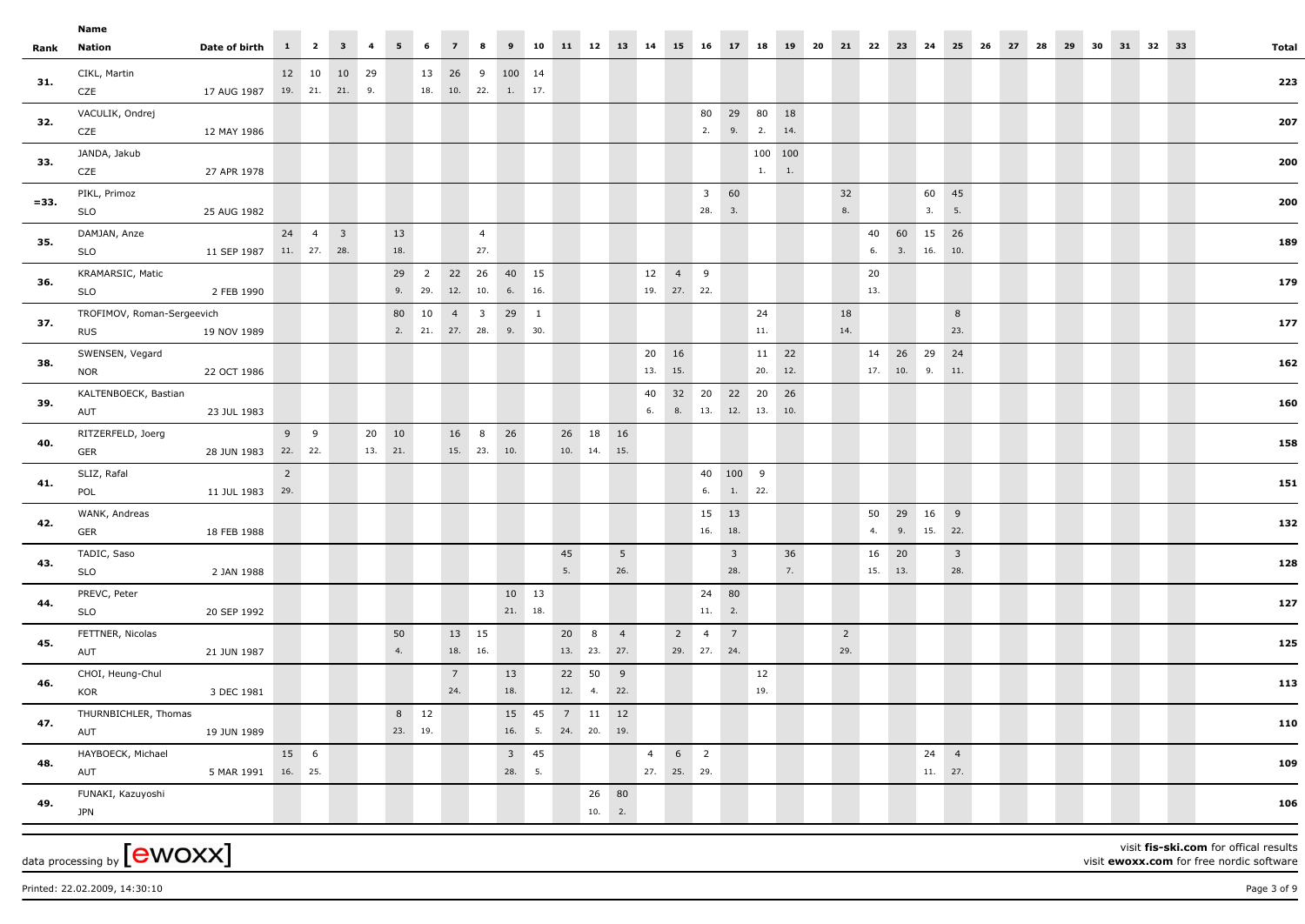| 19 20<br>21 22<br>31 32 33<br>17 18<br>23 24<br>26<br>27 28<br>30<br>25<br>29<br><b>Total</b><br>16 10<br>16<br>15.<br>15. 21.<br>100<br>100<br>1.<br>11<br>94<br>20. |  |  |                 | 15 16                          |           | 11 12 13 14            |          | $9 \t10$        | $7 \t 8$             |          | $5\qquad 6$         |          |                 |          |        | Date of birth 1 2 3 4      | Nation                            | Rank    |
|-----------------------------------------------------------------------------------------------------------------------------------------------------------------------|--|--|-----------------|--------------------------------|-----------|------------------------|----------|-----------------|----------------------|----------|---------------------|----------|-----------------|----------|--------|----------------------------|-----------------------------------|---------|
| 102                                                                                                                                                                   |  |  |                 |                                |           |                        |          |                 |                      |          |                     |          |                 |          |        |                            |                                   |         |
|                                                                                                                                                                       |  |  |                 |                                |           |                        |          | 36 24<br>7. 11. |                      |          |                     |          |                 |          |        | 22 JAN 1988                | RUTKOWSKI, Lukasz<br>POL          | 50.     |
|                                                                                                                                                                       |  |  |                 |                                |           |                        |          |                 |                      |          |                     |          |                 |          |        | 26 JUL 1989                | ZMORAY, Tomas<br><b>SVK</b>       | 51.     |
|                                                                                                                                                                       |  |  | 26 40<br>10. 6. |                                |           |                        |          |                 |                      |          | $9 \t 8$<br>22. 23. |          |                 |          |        | 29 FEB 1984                | ZHAPAROV, Radik<br>KAZ            | 52.     |
| 15 13 6<br>13<br>90<br>$16.$ 18. 25.<br>18.                                                                                                                           |  |  |                 | $\overline{\mathbf{3}}$<br>28. |           |                        |          |                 |                      |          |                     | 32<br>8. |                 | 8<br>23. |        | 17 SEP 1989                | QUECK, Danny<br>GER               | 53.     |
| 88<br>19.                                                                                                                                                             |  |  | 12              |                                |           |                        |          | 26 50<br>10. 4. |                      |          |                     |          |                 |          |        | 9 JUN 1991                 | KOT, Maciej<br>POL                | 54.     |
| $7 \quad 11$<br>88<br>24. 20.                                                                                                                                         |  |  |                 |                                |           | 36 10 18<br>7. 21. 14. |          |                 |                      | 6<br>25. |                     |          |                 |          |        | 15 SEP 1988                | FALLER, Nico<br>GER               | $= 54.$ |
| 84                                                                                                                                                                    |  |  |                 |                                | 24<br>11. |                        | 60<br>3. |                 |                      |          |                     |          |                 |          |        |                            | HOSOYAMA, Shusaku<br><b>JPN</b>   | 56.     |
| 79                                                                                                                                                                    |  |  | 60 15<br>3. 16. |                                |           |                        |          |                 | $3\quad1$<br>28. 30. |          |                     |          |                 |          |        | 13 JAN 1990                | MANDL, Ziga<br><b>SLO</b>         | 57.     |
| 18 16<br>79<br>14. 15.                                                                                                                                                |  |  |                 |                                |           | 24 15 6<br>11. 16. 25. |          |                 |                      |          |                     |          |                 |          |        | 9 FEB 1983                 | KIM, Hyun-Ki<br>KOR               | $= 57.$ |
| $\overline{1}$<br>76<br>30.                                                                                                                                           |  |  |                 |                                |           |                        |          |                 |                      |          |                     |          | 9 18 12 36      |          |        | 16 JAN 1987 22. 14. 19. 7. | ZYLA, Piotr<br>POL                | 59.     |
| 4 29 7<br>10 8<br>74<br>27. 9. 24.<br>21. 23.                                                                                                                         |  |  |                 |                                |           |                        |          |                 | 16<br>15.            |          |                     |          |                 |          |        | 19 SEP 1987                | KRAUSPENHAAR, Marc<br>GER         | 60.     |
| 60 12<br>72<br>3. 19.                                                                                                                                                 |  |  |                 |                                |           |                        |          |                 |                      |          |                     |          |                 |          |        | 4 SEP 1982                 | BACHLEDA, Marcin<br>POL           | 61.     |
| 69                                                                                                                                                                    |  |  |                 |                                |           | 40 29<br>6. 9.         |          |                 |                      |          |                     |          |                 |          |        |                            | OSANAI, Yoshihiko<br><b>JPN</b>   | 62.     |
| 68                                                                                                                                                                    |  |  |                 |                                |           |                        |          |                 | 32 36<br>8.7.        |          |                     |          |                 |          |        | 25 MAY 1987                | STOCH, Kamil<br>POL               | 63.     |
| 12 10<br>68<br>19. 21.                                                                                                                                                |  |  |                 |                                |           |                        |          |                 |                      |          | 40 6<br>6. 25.      |          |                 |          |        | 14 FEB 1989                | TEPES, Jurij<br><b>SLO</b>        | $= 63.$ |
| 22<br>66<br>12.                                                                                                                                                       |  |  |                 |                                |           |                        |          |                 |                      |          |                     |          | 32 12<br>8. 19. |          |        | 3 MAY 1983                 | LOBBEN, Thomas<br><b>NOR</b>      | 65.     |
| $11 \qquad 15 \qquad 6 \qquad 7$<br>26<br>65<br>$10.$<br>20. 16. 25. 24.                                                                                              |  |  |                 |                                |           |                        |          |                 |                      |          |                     |          |                 |          |        | 15 NOV 1986                | HELGESEN, Haakon<br><b>NOR</b>    | 66.     |
| 64                                                                                                                                                                    |  |  |                 |                                |           |                        |          |                 |                      |          |                     |          |                 | 24 40    | 11. 6. | 16 FEB 1991                | NIEMI, Sami<br>FIN                | 67.     |
| 45 16<br>61<br>5. 15.                                                                                                                                                 |  |  |                 |                                |           |                        |          |                 |                      |          |                     |          |                 |          |        | 26 AUG 1986                | SOLHEIM, Erik Lyche<br><b>NOR</b> | 68.     |

Printed: 22.02.2009, 14:30:10 Page 4 of 9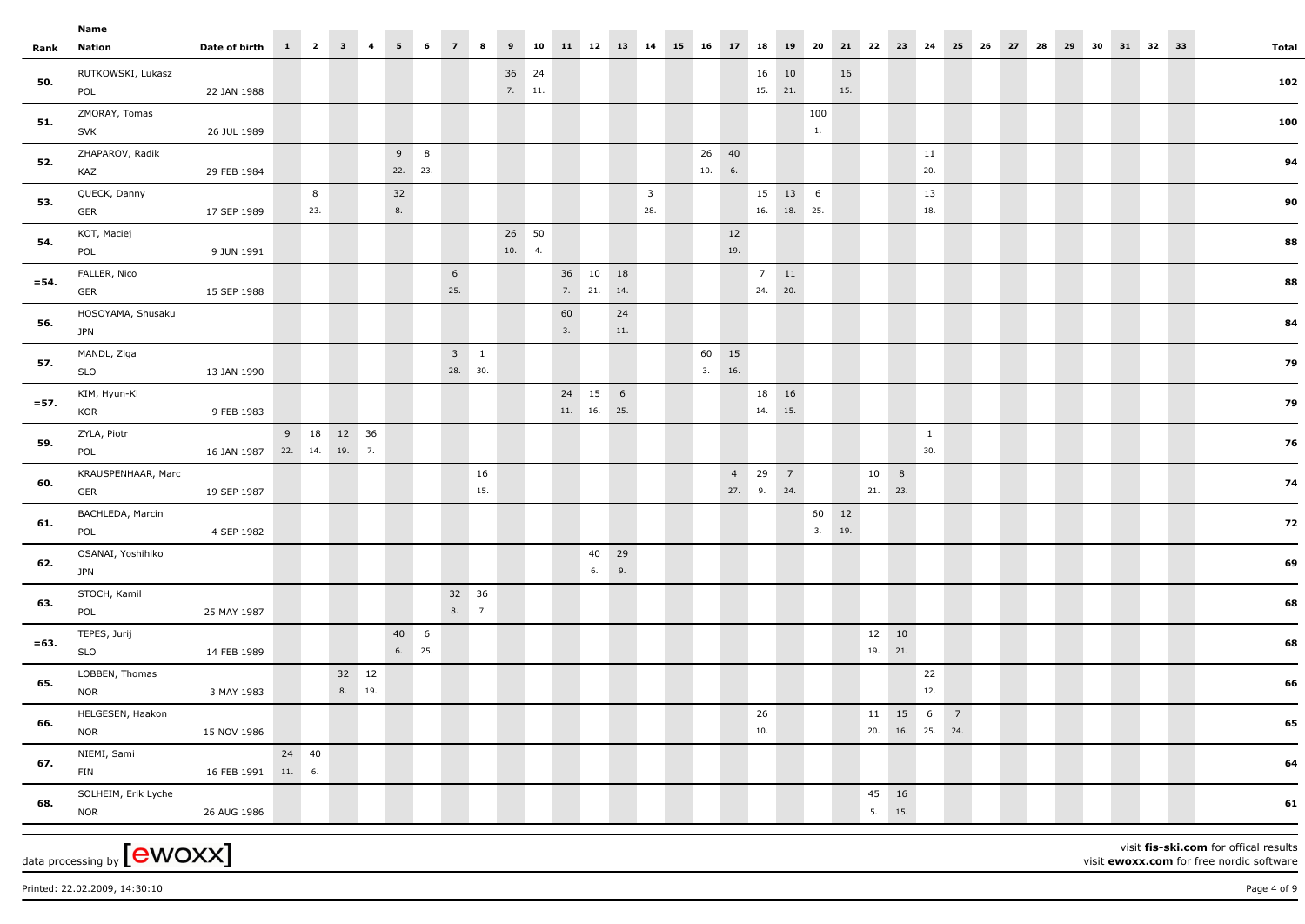|         | Name                             |                       |  |                        |             |                       |                                  |                |                           |                  |                                        |                             |                 |           |                         |                 |                        |                        |                           |       |          |           |                                    |                 |                        |       |       |       |  |          |       |    |
|---------|----------------------------------|-----------------------|--|------------------------|-------------|-----------------------|----------------------------------|----------------|---------------------------|------------------|----------------------------------------|-----------------------------|-----------------|-----------|-------------------------|-----------------|------------------------|------------------------|---------------------------|-------|----------|-----------|------------------------------------|-----------------|------------------------|-------|-------|-------|--|----------|-------|----|
|         | <b>Rank Nation</b>               | Date of birth 1 2 3 4 |  |                        |             | $5 \t 6$              |                                  | $\overline{7}$ | 8                         | 9                |                                        | 10 11 12 13 14 15 16 17 18  |                 |           |                         |                 |                        |                        |                           | 19 20 |          |           |                                    | 21  22  23  24  |                        | 25 26 | 27 28 | 29 30 |  | 31 32 33 | Total |    |
| $= 68.$ | HAENEL, Christoph<br>GER         | 21 JUL 1989           |  |                        |             |                       | 5 24 11 6<br>26. 11. 20. 25. 24. |                |                           | $\overline{7}$   |                                        |                             |                 |           |                         |                 |                        |                        |                           |       |          |           | $\overline{\mathbf{3}}$<br>28. 26. | $5\overline{)}$ |                        |       |       |       |  |          |       | 61 |
| 70.     | MIETUS, Krzysztof<br>POL         | 8 MAR 1991            |  | $7 \quad 3$<br>24. 28. |             |                       | $\overline{\mathbf{3}}$<br>28.   |                |                           |                  | $7 \qquad 10 \qquad 14$<br>24. 21. 17. |                             |                 | 13<br>18. |                         |                 |                        |                        |                           |       |          |           |                                    |                 |                        |       |       |       |  |          |       | 57 |
| 71.     | ITO, Kenshiro<br><b>JPN</b>      |                       |  |                        |             |                       |                                  |                |                           |                  |                                        |                             | 22 32<br>12. 8. |           |                         |                 |                        |                        |                           |       |          |           |                                    |                 |                        |       |       |       |  |          |       | 54 |
| 72.     | ZAPOTOCZNY, Andrzej<br>POL       | 16 OCT 1991           |  |                        | 25. 26. 30. | $6 \qquad 5 \qquad 1$ |                                  |                |                           |                  |                                        | 11 29 1<br>20. 9. 30.       |                 |           |                         |                 |                        |                        |                           |       |          |           |                                    |                 |                        |       |       |       |  |          |       | 53 |
| 73.     | HULA, Stefan<br>POL              | 29 SEP 1986           |  |                        |             |                       | 18<br>14.                        |                |                           | 20 13<br>13. 18. |                                        |                             |                 |           |                         |                 |                        |                        |                           |       |          |           |                                    |                 |                        |       |       |       |  |          |       | 51 |
| $= 73.$ | WANGEN, Erik Leine<br><b>NOR</b> | 25 JAN 1982           |  |                        |             |                       |                                  |                |                           |                  |                                        |                             |                 |           | 9 14<br>22. 17.         |                 |                        |                        | $22 \t 6$<br>12. 25.      |       |          |           |                                    |                 |                        |       |       |       |  |          |       | 51 |
| 75.     | HVALA, Jaka<br><b>SLO</b>        | 15 JUL 1993           |  |                        |             |                       |                                  |                |                           |                  |                                        |                             |                 |           |                         |                 |                        | 50<br>4.               |                           |       |          |           |                                    |                 |                        |       |       |       |  |          |       | 50 |
| $= 75.$ | TANAKA, Shota<br><b>JPN</b>      |                       |  |                        |             |                       |                                  |                |                           |                  |                                        |                             | 36 14<br>7. 17. |           |                         |                 |                        |                        |                           |       |          |           |                                    |                 |                        |       |       |       |  |          |       | 50 |
| 77.     | ENDO, Shuji<br><b>JPN</b>        |                       |  |                        |             |                       |                                  |                |                           |                  |                                        | 16 9 24<br>15. 22. 11.      |                 |           |                         |                 |                        |                        |                           |       |          |           |                                    |                 |                        |       |       |       |  |          |       | 49 |
| 78.     | FREITAG, Richard<br>GER          | 14 AUG 1991           |  |                        |             |                       |                                  |                |                           |                  |                                        |                             |                 |           | 26<br>10.               |                 |                        |                        | $\overline{2}$<br>29. 19. | 12    |          |           |                                    |                 | $2 \quad 5$<br>29. 26. |       |       |       |  |          |       | 47 |
| 79.     | DELLASEGA, Roberto<br>ITA        | 15 JUN 1990           |  |                        |             |                       |                                  |                |                           |                  |                                        |                             |                 |           | 45<br>5.                |                 |                        |                        |                           |       |          |           |                                    |                 |                        |       |       |       |  |          |       | 45 |
| $=79.$  | MIETUS, Grzegorz<br>POL          | 20 FEB 1993           |  |                        |             |                       |                                  |                |                           |                  |                                        |                             |                 |           |                         |                 |                        |                        |                           |       | 45<br>5. |           |                                    |                 |                        |       |       |       |  |          |       | 45 |
| 81.     | FREDHEIM, Andre<br><b>NOR</b>    | 23 OCT 1989           |  |                        |             |                       |                                  |                |                           |                  |                                        | 8 20<br>23. 13.             |                 |           |                         |                 | $5\overline{5}$<br>26. |                        |                           |       |          | 10<br>21. |                                    |                 |                        |       |       |       |  |          |       | 43 |
| 82.     | SINKOVEC, Jure<br><b>SLO</b>     | 3 JUL 1985            |  |                        |             |                       |                                  |                |                           |                  |                                        | 10  16  15<br>$21.$ 15. 16. |                 |           |                         |                 |                        |                        |                           |       |          |           |                                    |                 |                        |       |       |       |  |          |       | 41 |
| 83.     | FAIRALL, Nicholas<br>USA         | 6 JUL 1989            |  |                        |             |                       |                                  |                |                           |                  |                                        |                             |                 |           | 24<br>11.               |                 | 16<br>15.              |                        |                           |       |          |           |                                    |                 |                        |       |       |       |  |          |       | 40 |
| $= 83.$ | DE CRIGNIS, Alessio<br>ITA       | 18 MAY 1990           |  |                        |             |                       |                                  |                |                           |                  | 20<br>13.                              |                             |                 |           | $\mathbf{1}$<br>30. 24. | $7\overline{ }$ |                        | $6\overline{6}$<br>25. |                           |       |          | 6<br>25.  |                                    |                 |                        |       |       |       |  |          |       | 40 |
| 85.     | BOSHCHUK, Volodymyr<br>UKR       | 3 AUG 1982            |  |                        |             |                       | 29 9<br>9. 22.                   |                |                           |                  |                                        |                             |                 |           |                         |                 |                        |                        |                           |       |          |           |                                    |                 |                        |       |       |       |  |          |       | 38 |
| $= 85.$ | RUD, Stig Sorensen<br><b>NOR</b> | 11 FEB 1987           |  |                        |             |                       |                                  |                |                           |                  |                                        |                             |                 |           |                         |                 |                        |                        |                           |       |          |           | 29 9<br>9. 22.                     |                 |                        |       |       |       |  |          |       | 38 |
| $= 85.$ | EISENBICHLER, Markus<br>GER      | 3 APR 1991            |  |                        |             |                       |                                  |                | $11 \qquad 12$<br>20. 19. |                  |                                        |                             |                 |           |                         |                 |                        |                        |                           |       |          |           | 8<br>23. 24.                       | $\overline{7}$  |                        |       |       |       |  |          |       | 38 |
|         |                                  |                       |  |                        |             |                       |                                  |                |                           |                  |                                        |                             |                 |           |                         |                 |                        |                        |                           |       |          |           |                                    |                 |                        |       |       |       |  |          |       |    |

data processing by  ${\rm [ewoxx]}$ 

visit **fis-ski.com** for offical results

visit **ewoxx.com** for free nordic software

Printed: 22.02.2009, 14:30:10 Page 5 of 9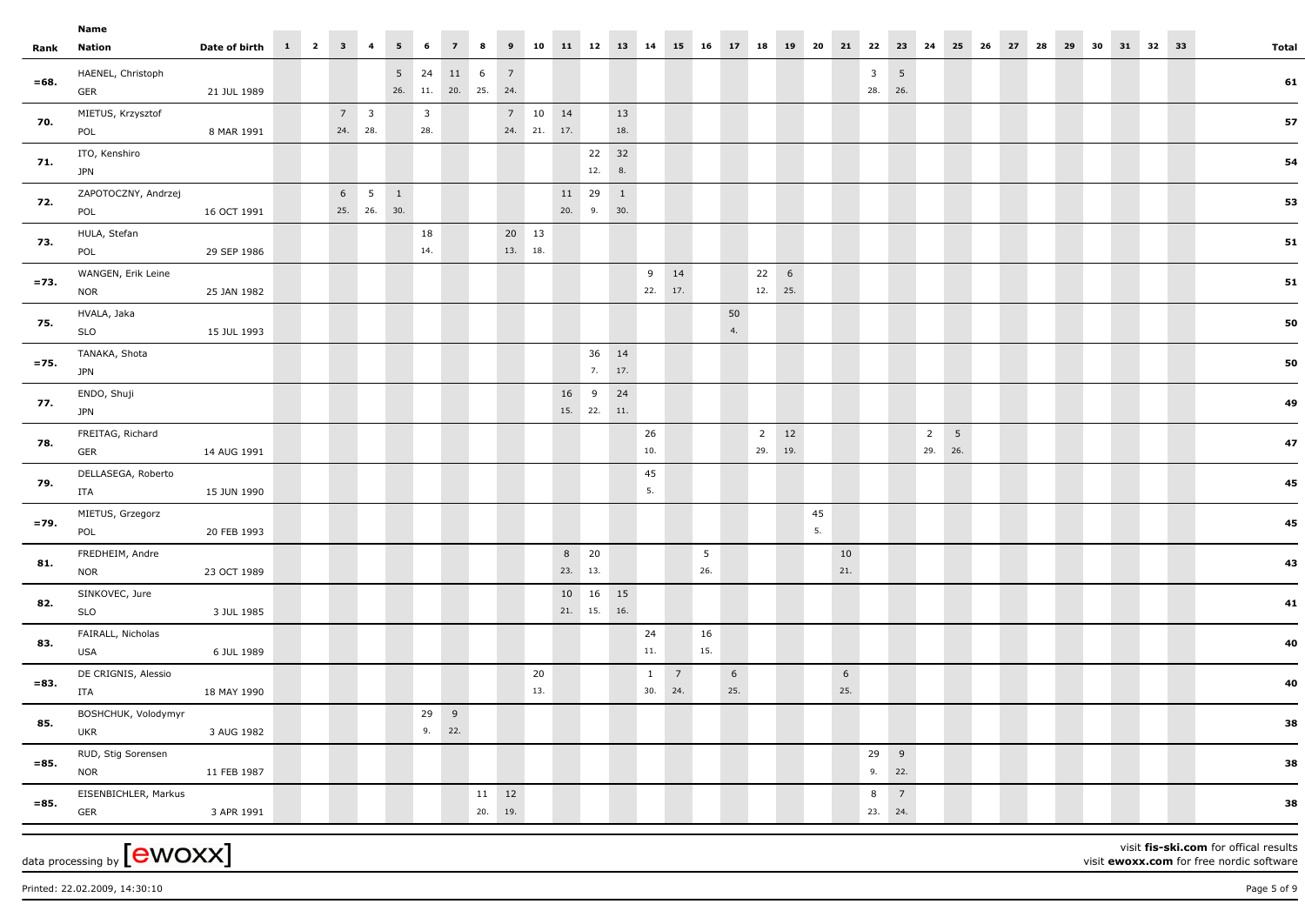|                               |    |    |                        |                                |          |       |                   |                 |                        |          |                           |     |                                       |       |                |                         |   |                     |                        |               |             |           |                |                   | Name                            |          |
|-------------------------------|----|----|------------------------|--------------------------------|----------|-------|-------------------|-----------------|------------------------|----------|---------------------------|-----|---------------------------------------|-------|----------------|-------------------------|---|---------------------|------------------------|---------------|-------------|-----------|----------------|-------------------|---------------------------------|----------|
| 31 32 33<br>30<br>29<br>Total | 28 | 27 | 25<br>26               |                                | 23<br>24 | 21 22 | 20                | 18<br>19        | 17                     | 16       | 15                        | 14  | 13                                    | 11 12 | 10             | 9                       | 8 | 6<br>$\overline{z}$ | 5 <sub>5</sub>         |               | $3 \quad 4$ |           |                | Date of birth 1 2 | Rank Nation                     |          |
| 36                            |    |    |                        |                                |          |       |                   |                 |                        |          |                           |     |                                       |       |                |                         |   |                     | 36<br>$\overline{7}$ . |               |             |           |                | 23 APR 1989       | JOHNSON, Anders<br>USA          | 88.      |
| 36                            |    |    |                        |                                |          |       | 36<br>7.          |                 |                        |          |                           |     |                                       |       |                |                         |   |                     |                        |               |             |           |                | 30 AUG 1988       | MORASSI, Andrea<br>ITA          | $= 88.$  |
| 32                            |    |    |                        |                                |          |       | 32<br>8.          |                 |                        |          |                           |     |                                       |       |                |                         |   |                     |                        |               |             |           |                | 8 AUG 1992        | EGLOFF, Pascal<br>SUI           | 90.      |
| 32                            |    |    | 11<br>20.              |                                |          |       |                   |                 |                        |          |                           |     |                                       |       |                |                         |   |                     |                        | 8<br>23.      |             | 13<br>18. |                | 27 AUG 1989       | HAYBOECK, Stefan<br>AUT         | $= 90.$  |
| 32                            |    |    |                        |                                |          |       |                   |                 | $5\overline{)}$<br>26. |          | 9 18<br>14.               | 22. |                                       |       |                |                         |   |                     |                        |               |             |           |                | 14 JUL 1988       | MUOTKA, Olli<br>FIN             | $= 90.$  |
| 30                            |    |    |                        | 8 14<br>23. 17.                |          |       |                   |                 |                        | 8<br>23. |                           |     |                                       |       |                |                         |   |                     |                        |               |             |           |                | 14 NOV 1985       | VILBERG, Andreas<br><b>NOR</b>  | 93.      |
| 29                            |    |    | $6\overline{6}$<br>25. |                                |          |       |                   | 8 15<br>23. 16. |                        |          |                           |     |                                       |       |                |                         |   |                     |                        |               |             |           |                |                   | FREUND, Severin                 | 94.      |
| 28                            |    |    |                        |                                |          |       |                   |                 |                        |          |                           |     |                                       |       |                | 12 16                   |   |                     |                        |               |             |           |                | 11 MAY 1988       | GER<br>HERMANN, Nico            | 95.      |
| 27                            |    |    |                        |                                |          | 20    |                   |                 |                        |          |                           |     |                                       |       | $\overline{7}$ | 19. 15.                 |   |                     |                        |               |             |           |                | 6 OCT 1989        | GER<br>DELLASEGA, Diego         | 96.      |
| 27                            |    |    |                        |                                |          | 13.   |                   |                 |                        |          |                           |     |                                       |       | 24.            |                         |   |                     |                        | $3 \qquad 18$ |             |           | 6 <sup>6</sup> | 5 DEC 1990        | ITA<br>KOVALJEFF, Kai           | $= 96.$  |
|                               |    |    |                        |                                |          |       |                   |                 |                        |          |                           |     |                                       |       |                |                         |   |                     |                        | 28. 14.       |             |           |                | 8 AUG 1985 25.    | FIN                             |          |
| 27                            |    |    |                        |                                |          |       |                   |                 |                        |          |                           |     | $18 \qquad 1 \qquad 8$<br>14. 30. 23. |       |                |                         |   |                     |                        |               |             |           |                | 1 JAN 1994        | MURANKA, Klemens<br>POL         | $= 96.$  |
| 26                            |    |    |                        |                                |          |       | 26<br>10.         |                 |                        |          |                           |     |                                       |       |                |                         |   |                     |                        |               |             |           |                | 3 JUL 1990        | SAKUYAMA, Kento<br><b>JPN</b>   | 99.      |
| 25                            |    |    |                        | $\overline{\mathbf{3}}$<br>28. |          |       |                   |                 |                        |          |                           |     |                                       |       |                | $5 \quad 13$<br>26. 18. |   |                     | $\overline{4}$<br>27.  |               |             |           |                | 24 AUG 1988       | ALEXANDER, Nicholas<br>USA      | 100.     |
| 24                            |    |    |                        |                                |          |       | 24<br>11.         |                 |                        |          |                           |     |                                       |       |                |                         |   |                     |                        |               |             |           |                | 19 JAN 1990       | KOT, Jakub<br>POL               | 101.     |
| 23                            |    |    |                        |                                |          |       | 12<br>19.         |                 | 11<br>20.              |          |                           |     |                                       |       |                |                         |   |                     |                        |               |             |           |                | 1 JAN 1990        | JOHANSSON, Robert<br><b>NOR</b> | 102.     |
| 22                            |    |    |                        |                                |          |       | 22<br>12.         |                 |                        |          |                           |     |                                       |       |                |                         |   |                     |                        |               |             |           |                | 25 SEP 1986       | TAKHTAKHUNOV, Assan<br>KAZ      | 103.     |
| 22                            |    |    |                        |                                |          |       |                   |                 |                        |          | $11 \qquad 11$<br>20. 20. |     |                                       |       |                |                         |   |                     |                        |               |             |           |                | 14 MAY 1989       | PAULI, Arthur<br>AUT            | $= 103.$ |
| 22                            |    |    |                        |                                |          |       | $2 20$<br>29. 13. |                 |                        |          |                           |     |                                       |       |                |                         |   |                     |                        |               |             |           |                | 30 JUL 1984       | GUIGNARD, Antoine<br>SUI        | $= 103.$ |
| 21                            |    |    |                        |                                |          |       |                   |                 |                        |          | $5\quad 16$<br>26. 15.    |     |                                       |       |                |                         |   |                     |                        |               |             |           |                | 5 FEB 1987        | PEKKALA, Olli<br>FIN            | 106.     |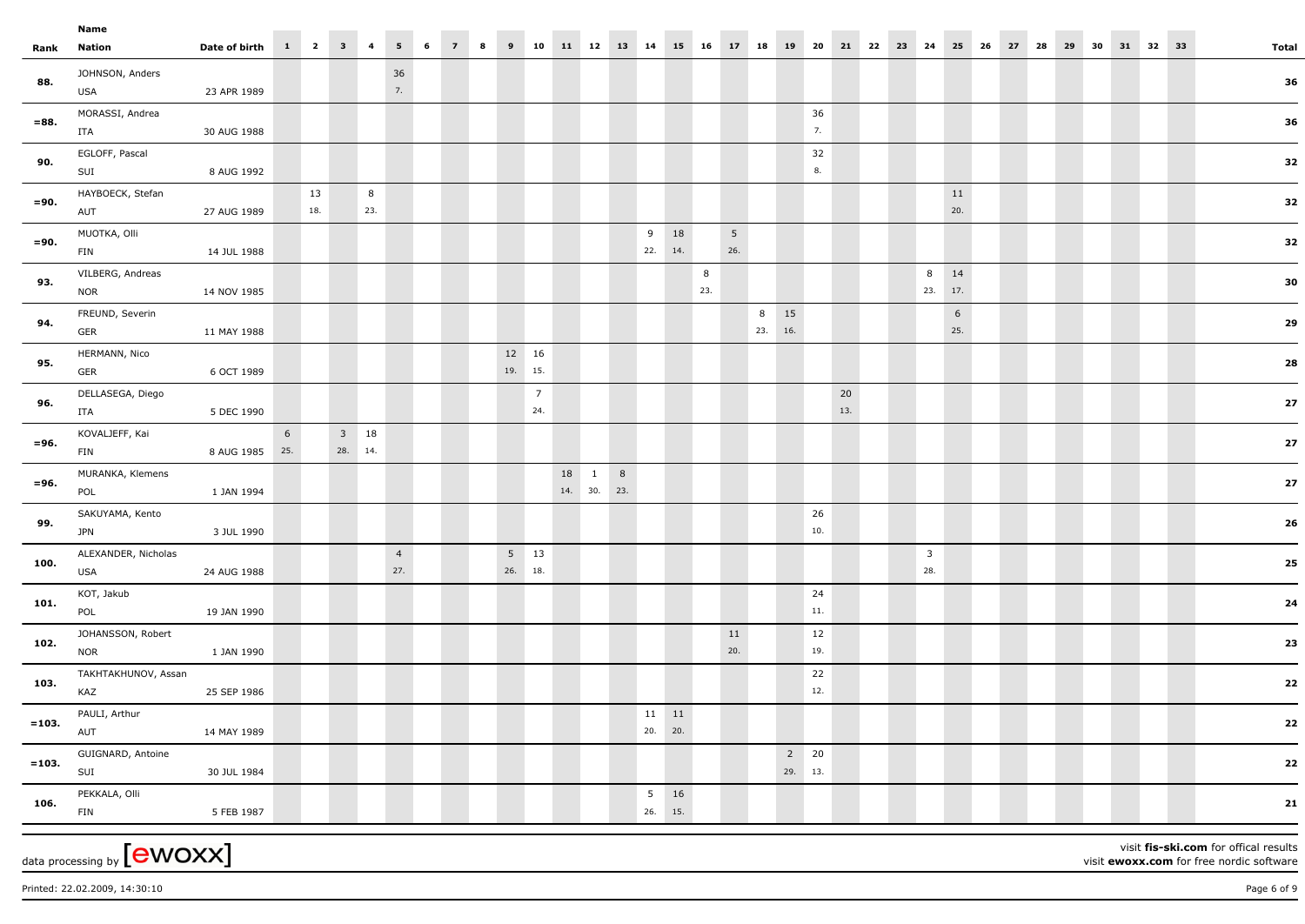|          | Name                                           |                         |                        |           |           |                       |                       |           |                        |                       |             |                                       |             |                 |               |                                                   |                     |           |                           |       |    |    |    |    |    |    |    |    |          |                                                                                   |
|----------|------------------------------------------------|-------------------------|------------------------|-----------|-----------|-----------------------|-----------------------|-----------|------------------------|-----------------------|-------------|---------------------------------------|-------------|-----------------|---------------|---------------------------------------------------|---------------------|-----------|---------------------------|-------|----|----|----|----|----|----|----|----|----------|-----------------------------------------------------------------------------------|
|          | Rank Nation                                    | Date of birth 1 2 3 4   |                        |           |           | $5 \t 6$              | 7 <sup>7</sup>        | $\bf{8}$  | 9                      | 10                    | 11 12 13 14 |                                       |             |                 | 15 16         |                                                   | 17 18               | 20<br>19  |                           | 21 22 | 23 | 24 | 25 | 26 | 27 | 28 | 29 | 30 | 31 32 33 | <b>Total</b>                                                                      |
| $= 106.$ | KUBACKI, Dawid<br>POL                          | 1 JAN 1990              |                        |           |           |                       |                       |           |                        |                       |             | $6 \qquad 13 \qquad 2$<br>25. 18. 29. |             |                 |               |                                                   |                     |           |                           |       |    |    |    |    |    |    |    |    |          | 21                                                                                |
| 108.     | SAKANO, Yukio<br><b>JPN</b>                    |                         |                        |           |           |                       |                       |           |                        |                       |             |                                       | 20<br>13.   |                 |               |                                                   |                     |           |                           |       |    |    |    |    |    |    |    |    |          | 20                                                                                |
| 109.     | IPATOV, Dimitry<br><b>RUS</b>                  | 30 JUN 1984             |                        |           |           |                       | 18<br>14.             |           |                        |                       |             |                                       |             |                 |               |                                                   |                     |           |                           |       |    |    |    |    |    |    |    |    |          | 18                                                                                |
| 110.     | GRIMHOLM, Isak<br>SWE                          | 25 MAR 1985             |                        |           |           | $\overline{4}$<br>27. |                       | 13<br>18. |                        |                       |             |                                       |             |                 |               |                                                   |                     |           |                           |       |    |    |    |    |    |    |    |    |          | 17 <sub>2</sub>                                                                   |
| $= 110.$ | SCHULER, Adrian<br>SUI                         | 28 OCT 1992             |                        |           |           |                       |                       |           |                        |                       |             |                                       |             | 16 1<br>15. 30. |               |                                                   |                     |           |                           |       |    |    |    |    |    |    |    |    |          | 17                                                                                |
| $= 110.$ | UMEZAKI, Keita<br><b>JPN</b>                   |                         |                        |           |           |                       |                       |           |                        |                       |             | 24. 21.                               | $7\quad 10$ |                 |               |                                                   |                     |           |                           |       |    |    |    |    |    |    |    |    |          | 17                                                                                |
| 113.     | LAPPI, Arttu<br>FIN                            | 11 MAY 1984 28. 19. 30. | $3 \qquad 12 \qquad 1$ |           |           |                       |                       |           |                        |                       |             |                                       |             |                 |               |                                                   |                     |           |                           |       |    |    |    |    |    |    |    |    |          | 16                                                                                |
| 114.     | KAUHANEN, Mika<br>FIN                          | 14 SEP 1989             |                        |           |           |                       |                       |           |                        |                       |             |                                       |             |                 |               |                                                   |                     | 15<br>16. |                           |       |    |    |    |    |    |    |    |    |          | 15                                                                                |
| $= 114.$ | KOSNJEK, Jernej<br><b>SLO</b>                  | 16 JAN 1989             |                        |           |           |                       |                       |           |                        |                       |             |                                       |             |                 |               |                                                   | $\mathbf{1}$<br>30. | 14<br>17. |                           |       |    |    |    |    |    |    |    |    |          | 15                                                                                |
| $= 114.$ | GRIGOLI, Marco<br>SUI                          | 27 APR 1991             |                        |           |           |                       |                       |           |                        | $\overline{2}$<br>29. |             |                                       |             |                 |               |                                                   |                     |           | 5 <sup>1</sup><br>26. 23. | 8     |    |    |    |    |    |    |    |    |          | 15                                                                                |
| $= 114.$ | KOWAL, Dawid<br>POL                            | 17 DEC 1988             |                        |           |           |                       |                       |           |                        |                       |             |                                       |             |                 |               | $5 \qquad 7 \qquad 2 \qquad 1$<br>26. 24. 29. 30. |                     |           |                           |       |    |    |    |    |    |    |    |    |          | 15                                                                                |
| $= 114.$ | CHOI, Yong-Jik<br>KOR                          | 3 DEC 1982              |                        |           |           |                       | $\overline{2}$<br>29. |           | $\mathbf{1}$<br>30.    |                       |             | $5 \t 4 \t 3$<br>26. 27. 28.          |             |                 |               |                                                   |                     |           |                           |       |    |    |    |    |    |    |    |    |          | 15                                                                                |
| 119      | CHERVYAKOV, Georgiy<br><b>RUS</b>              | 15 FEB 1990             |                        |           |           |                       |                       |           |                        |                       |             |                                       |             |                 |               |                                                   |                     | 13<br>18. |                           |       |    |    |    |    |    |    |    |    |          | 13                                                                                |
| 120.     | WATANABE, Hiroaki<br><b>JPN</b>                |                         |                        |           |           |                       |                       |           |                        |                       |             | 12<br>19.                             |             |                 |               |                                                   |                     |           |                           |       |    |    |    |    |    |    |    |    |          | 12                                                                                |
| $= 120.$ | WENIG, Daniel<br>GER                           | 12 AUG 1991             |                        |           |           |                       |                       |           | $4 \quad 8$<br>27. 23. |                       |             |                                       |             |                 |               |                                                   |                     |           |                           |       |    |    |    |    |    |    |    |    |          | 12                                                                                |
| 122.     | HAUTAMAEKI, Jussi<br>FIN                       | 20 APR 1979             |                        | 11<br>20. |           |                       |                       |           |                        |                       |             |                                       |             |                 |               |                                                   |                     |           |                           |       |    |    |    |    |    |    |    |    |          | 11                                                                                |
| $= 122.$ | KJELSTRUP, Eirik<br><b>NOR</b>                 | 21 NOV 1989             |                        |           |           |                       |                       |           |                        |                       |             |                                       |             |                 |               |                                                   |                     | 11<br>20. |                           |       |    |    |    |    |    |    |    |    |          | $\bf 11$                                                                          |
| $= 122.$ | NORDIN, Carl<br>SWE                            | 23 DEC 1989             |                        |           | 11<br>20. |                       |                       |           |                        |                       |             |                                       |             |                 |               |                                                   |                     |           |                           |       |    |    |    |    |    |    |    |    |          | 11                                                                                |
| 125.     | BERGMANN, Lukas<br>AUT                         | 1 JAN 1989              |                        |           |           |                       |                       |           |                        |                       |             |                                       |             |                 | $10\,$<br>21. |                                                   |                     |           |                           |       |    |    |    |    |    |    |    |    |          | 10                                                                                |
|          | data processing by $\left[\text{ewoxx}\right]$ |                         |                        |           |           |                       |                       |           |                        |                       |             |                                       |             |                 |               |                                                   |                     |           |                           |       |    |    |    |    |    |    |    |    |          | visit fis-ski.com for offical results<br>visit ewoxx.com for free nordic software |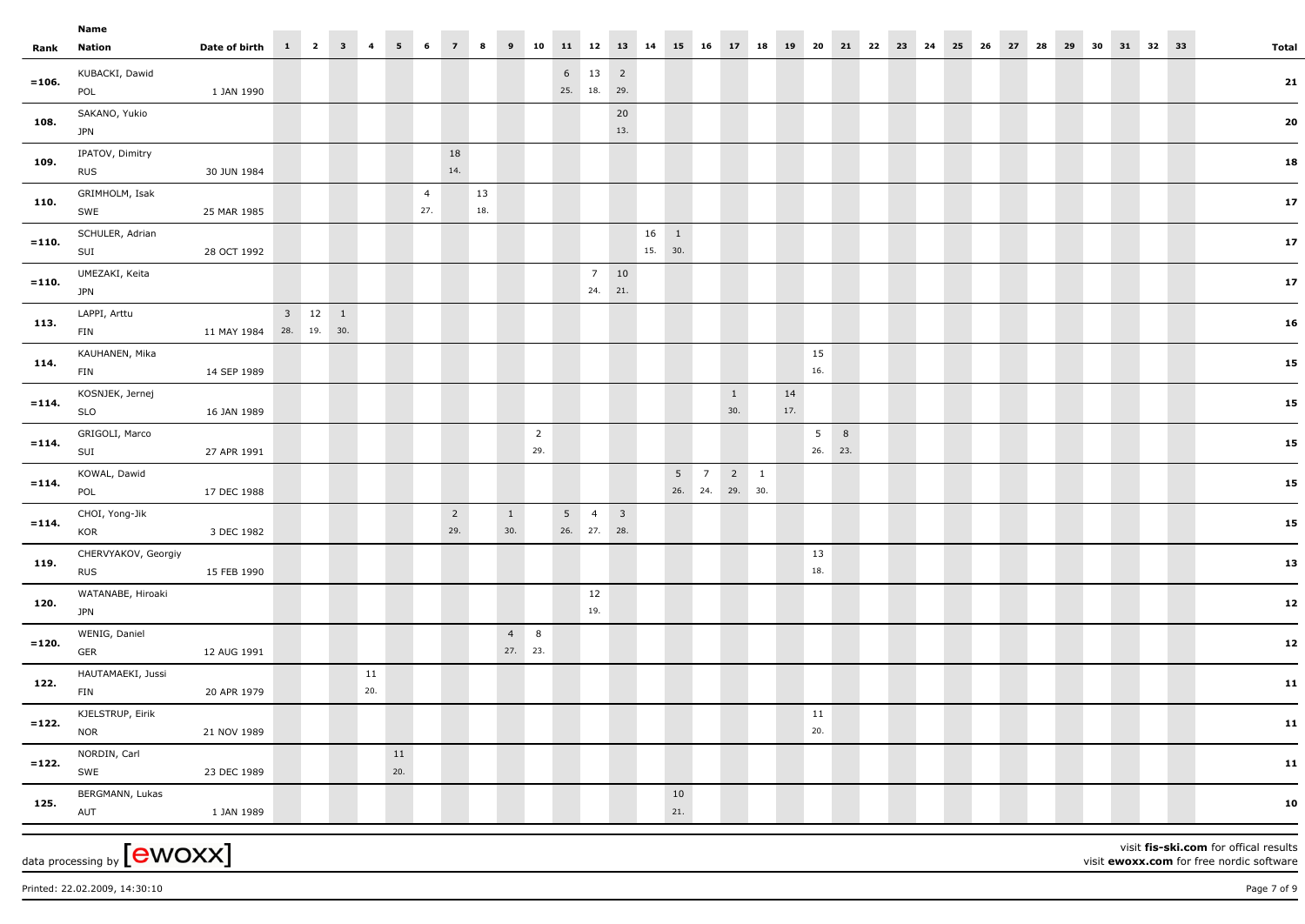|          | Name                                            |                       |                |                       |  |                |   |                |   |   |                |            |    |    |       |       |           |                        |                       |                |                 |    |    |    |    |    |    |          |                                                                                   |
|----------|-------------------------------------------------|-----------------------|----------------|-----------------------|--|----------------|---|----------------|---|---|----------------|------------|----|----|-------|-------|-----------|------------------------|-----------------------|----------------|-----------------|----|----|----|----|----|----|----------|-----------------------------------------------------------------------------------|
|          | Rank Nation                                     | Date of birth 1 2 3 4 |                |                       |  | 5              | 6 | $\overline{7}$ | 8 | 9 | 10             | 11 12      | 13 | 14 | 15 16 | 17 18 | 19        | 20                     | 21 22                 | 23             | 24              | 25 | 26 | 27 | 28 | 29 | 30 | 31 32 33 | <b>Total</b>                                                                      |
| $= 125.$ | SHUMBARETS, Vitaliy<br>UKR                      | 14 JUL 1983           |                |                       |  |                |   |                |   |   |                |            |    |    |       |       | 10<br>21. |                        |                       |                |                 |    |    |    |    |    |    |          | 10                                                                                |
| $= 125.$ | KANG, Chil Gu                                   |                       |                |                       |  |                |   |                |   |   |                | $4\quad 6$ |    |    |       |       |           |                        |                       |                |                 |    |    |    |    |    |    |          | 10                                                                                |
|          | KOR                                             | 8 AUG 1984            |                |                       |  |                |   |                |   |   |                | 27. 25.    |    |    |       |       |           |                        |                       |                |                 |    |    |    |    |    |    |          |                                                                                   |
| $= 125.$ | KYKKAENEN, Jere                                 |                       |                |                       |  |                |   |                |   |   |                |            |    |    |       |       |           |                        |                       | $\overline{4}$ | $6\overline{6}$ |    |    |    |    |    |    |          | 10                                                                                |
|          | FIN                                             | 12 OCT 1988           |                |                       |  |                |   |                |   |   |                |            |    |    |       |       |           |                        |                       | 27. 25.        |                 |    |    |    |    |    |    |          |                                                                                   |
| 129.     | LEBAN, Luka                                     |                       |                |                       |  |                |   |                |   |   |                |            |    |    |       | 9     |           |                        |                       |                |                 |    |    |    |    |    |    |          | 9                                                                                 |
|          | SLO                                             | 17 SEP 1992           |                |                       |  |                |   |                |   |   |                |            |    |    |       | 22.   |           |                        |                       |                |                 |    |    |    |    |    |    |          |                                                                                   |
| $= 129.$ | LEVKIN, Evgeni                                  |                       |                |                       |  |                |   |                |   |   |                | 9<br>22.   |    |    |       |       |           |                        |                       |                |                 |    |    |    |    |    |    |          | 9                                                                                 |
|          | KAZ                                             | 14 OCT 1992           |                |                       |  |                |   |                |   |   |                |            |    |    |       |       |           |                        |                       |                |                 |    |    |    |    |    |    |          |                                                                                   |
| $= 129.$ | BALKAASEN, Fredrik                              |                       |                |                       |  |                |   |                |   |   |                |            |    |    |       |       |           | $8 \quad 1$<br>23. 30. |                       |                |                 |    |    |    |    |    |    |          | 9                                                                                 |
|          | SWE                                             | 13 MAY 1989           |                |                       |  |                |   |                |   |   |                |            |    |    |       |       |           |                        |                       |                |                 |    |    |    |    |    |    |          |                                                                                   |
| 132      | MABBOUX, Alexandre                              |                       |                |                       |  |                |   |                |   |   |                |            |    |    |       |       |           | $5 \quad 3$<br>26. 28. |                       |                |                 |    |    |    |    |    |    |          | 8                                                                                 |
|          | <b>FRA</b>                                      | 19 SEP 1991           |                |                       |  |                |   |                |   |   |                |            |    |    |       |       |           |                        |                       |                |                 |    |    |    |    |    |    |          |                                                                                   |
| 133.     | NYGAARD, Christoffer                            |                       |                |                       |  |                |   |                |   |   |                |            |    |    |       |       |           |                        | $\overline{7}$<br>24. |                |                 |    |    |    |    |    |    |          | 7 <sup>1</sup>                                                                    |
|          | <b>NOR</b><br>POGRAJC, Andraz                   | 15 MAR 1988           |                |                       |  |                |   |                |   |   |                |            |    |    |       |       |           |                        |                       |                |                 |    |    |    |    |    |    |          |                                                                                   |
| $= 133.$ | SLO                                             | 1 JAN 1991            |                | $\overline{7}$<br>24. |  |                |   |                |   |   |                |            |    |    |       |       |           |                        |                       |                |                 |    |    |    |    |    |    |          | $\overline{z}$                                                                    |
|          | POPPINGER, Manuel                               |                       |                |                       |  |                |   |                |   |   |                |            |    |    |       |       |           |                        |                       |                | $\overline{7}$  |    |    |    |    |    |    |          |                                                                                   |
| $= 133.$ | AUT                                             | 19 MAY 1989           |                |                       |  |                |   |                |   |   |                |            |    |    |       |       |           |                        |                       |                | 24.             |    |    |    |    |    |    |          | 7 <sup>1</sup>                                                                    |
|          | LAMB, Christopher                               |                       |                |                       |  |                |   |                |   |   | 6              |            |    |    |       |       |           |                        |                       |                |                 |    |    |    |    |    |    |          |                                                                                   |
| 136.     | USA                                             | 21 JUN 1989           |                |                       |  |                |   |                |   |   | 25.            |            |    |    |       |       |           |                        |                       |                |                 |    |    |    |    |    |    |          | 6                                                                                 |
|          | KARPENKO, Anatoliy                              |                       |                |                       |  |                |   |                |   |   |                | $4\quad 2$ |    |    |       |       |           |                        |                       |                |                 |    |    |    |    |    |    |          |                                                                                   |
| $= 136.$ | KAZ                                             | 4 FEB 1987            |                |                       |  |                |   |                |   |   |                | 27. 29.    |    |    |       |       |           |                        |                       |                |                 |    |    |    |    |    |    |          | 6                                                                                 |
|          | PLHAL, Martin                                   |                       |                |                       |  | $\overline{2}$ |   |                |   |   | $\overline{4}$ |            |    |    |       |       |           |                        |                       |                |                 |    |    |    |    |    |    |          |                                                                                   |
| $= 136.$ | CZE                                             | 11 OCT 1991           |                |                       |  | 29.            |   |                |   |   | 27.            |            |    |    |       |       |           |                        |                       |                |                 |    |    |    |    |    |    |          | 6                                                                                 |
|          | CALA, Sebastien                                 |                       |                |                       |  |                |   |                |   |   |                |            |    |    |       |       |           |                        | $5\overline{5}$       |                |                 |    |    |    |    |    |    |          |                                                                                   |
| 139.     | FRA                                             | 31 OCT 1988           |                |                       |  |                |   |                |   |   |                |            |    |    |       |       |           |                        | 26.                   |                |                 |    |    |    |    |    |    |          | 5 <sub>5</sub>                                                                    |
|          | FANNEMEL, Anders                                |                       | 5 <sub>1</sub> |                       |  |                |   |                |   |   |                |            |    |    |       |       |           |                        |                       |                |                 |    |    |    |    |    |    |          |                                                                                   |
| $= 139.$ | <b>NOR</b>                                      | 13 MAY 1991 26.       |                |                       |  |                |   |                |   |   |                |            |    |    |       |       |           |                        |                       |                |                 |    |    |    |    |    |    |          | 5 <sub>5</sub>                                                                    |
|          | FUHRE, Jan                                      |                       |                |                       |  |                |   |                |   |   |                |            |    |    |       |       |           | 5                      |                       |                |                 |    |    |    |    |    |    |          |                                                                                   |
| $= 139.$ | <b>NOR</b>                                      | 2 JAN 1991            |                |                       |  |                |   |                |   |   |                |            |    |    |       |       |           | 26.                    |                       |                |                 |    |    |    |    |    |    |          | 5 <sub>1</sub>                                                                    |
|          | LINDSTROEM, Veli-Matti                          |                       |                | $5\overline{)}$       |  |                |   |                |   |   |                |            |    |    |       |       |           |                        |                       |                |                 |    |    |    |    |    |    |          |                                                                                   |
| $= 139.$ | FIN                                             | 15 NOV 1983           |                | 26.                   |  |                |   |                |   |   |                |            |    |    |       |       |           |                        |                       |                |                 |    |    |    |    |    |    |          | $\overline{\mathbf{5}}$                                                           |
|          | MAYER, Nicolas                                  |                       |                |                       |  |                |   |                |   |   | 5              |            |    |    |       |       |           |                        |                       |                |                 |    |    |    |    |    |    |          | $5^{\circ}$                                                                       |
| $= 139.$ | FRA                                             | 6 OCT 1990            |                |                       |  |                |   |                |   |   | 26.            |            |    |    |       |       |           |                        |                       |                |                 |    |    |    |    |    |    |          |                                                                                   |
| $= 139.$ | MORRICE, Trevor                                 |                       |                |                       |  |                |   |                |   |   |                |            |    |    |       |       |           |                        |                       | $1 \quad 4$    |                 |    |    |    |    |    |    |          | $5^{\circ}$                                                                       |
|          | CAN                                             | 23 SEP 1991           |                |                       |  |                |   |                |   |   |                |            |    |    |       |       |           |                        |                       | 30. 27.        |                 |    |    |    |    |    |    |          |                                                                                   |
|          | data processing by ${\small{\textsf{[ewoxx]}}}$ |                       |                |                       |  |                |   |                |   |   |                |            |    |    |       |       |           |                        |                       |                |                 |    |    |    |    |    |    |          | visit fis-ski.com for offical results<br>visit ewoxx.com for free nordic software |